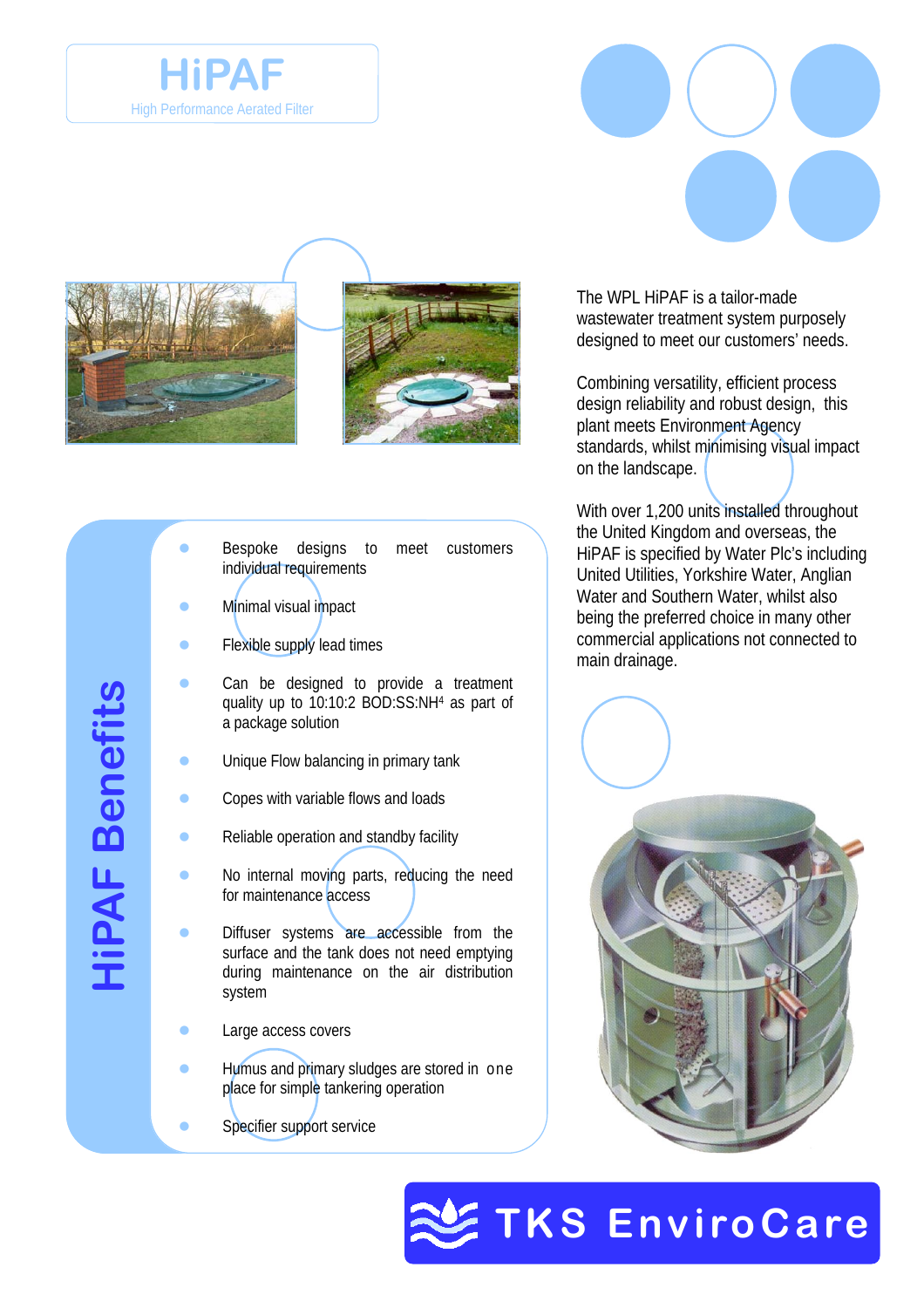# **HiPAF: Three Distinct Formats**

### **Compact plant - 1-60 persons**



Designed as a single cylindrical unit, containing primary, biological and secondary treatment modules. Can be used as a mobile unit to provide additional treatment to failing plants.

### **Midi Plant - 60-250 persons**



An all in one unit containing primary, biological and secondary treatment sections, for larger applications.

# **Modular plant - 250-3,000 persons**

Individual primary, biological and secondary treatment units that can be used to construct very large treatment works.



# **The HiPAF Treatment Process**

- The HiPAF treatment plant consists of a Primary Settlement Tank, Biological Treatment module and Secondary (humus) Settlement tank all fabricated in GRP and designed for below ground installation. The plant is fitted with large, gas strut assisted covers to give full access to all parts for maintenance and desludging. The package plant is supplied with a duty only air blower and control panel housed in a GRP kiosk, and 10m lengths of air hose.
- Primary settlement is in accordance with BS 6297 and the required hydraulic retention time. This ensures that 30% of the BOD will settle out in the primary tanks. Plants below 500pe will have sludge storage integral to the primary tanks. The primary settlement tank is equipped with baffles to prevent floating scum entering the biological phase of the treatment and WPL's unique forward feed system, which lowers the level in the tank during periods of low flow to provide a balancing volume for possible surges in the influent.
- After primary settlement the settled liquor is passed to the biological unit, either by displacement at a controlled rate or via the air lift forward feed. The biozone is segmented internally to eliminate the risk of shortcuts and mitigate process risks associated with variable loads. The biozone segments are filled with high voidage plastic media where both carbonaceous and nitrifying processes take place, eliminating the need for separate tanks. Air to oxidise the influent and to scour excess biomass from the filter media is introduced continuously below each chamber by a series of diffusers. Each diffuser is capable of being removed for maintenance without the necessity to shut down the plant.
- Following biological treatment the effluent flows into the secondary (humus) settlement tank where the excess biomass settles out. The humus tank is equipped with air lift pumps which are arranged to automatically transfer settled humus sludges to the primary tank for co-settlement.
- The treated effluent flows under gravity to the works outfall.
- $\bullet$  Air to oxygenate the effluent in the biological treatment chamber and operate the various airlifts will be provided by a duty only or duty/standby air blower that is housed in a discrete acoustically lined kiosk, located above ground. This eliminates the need for any mechanical moving parts within the treatment plant and provides safe and clean working access for maintenance.
- A Form 1 control panel, also housed in the GRP kiosk, automatically controls the operation of the plant.



#### **Flow Pattern Through Segmented Biozone**